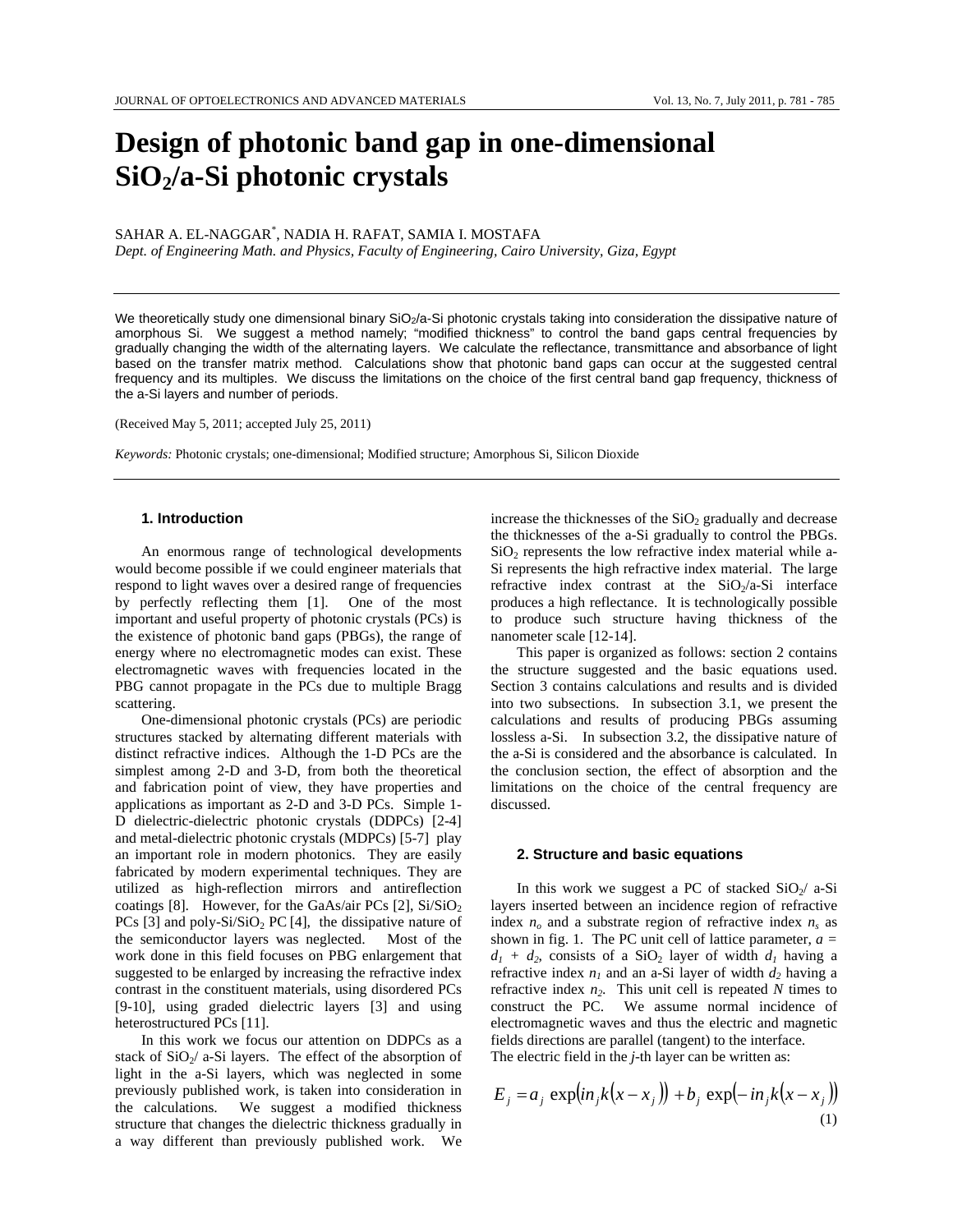

*Fig. 1. A schematic of the SiO<sub>2</sub>/a-Si 1-D PC. The refractive index of the incidence region is*  $n<sub>o</sub>$ *, and*  $n<sub>s</sub>$  *is the index of the substrate region.* 

Where:  $x_i$  is the coordinate of the  $j$ -th interface. The amplitude of the right and the left propagating wave in the *j*-th layer are  $a_j$  and  $b_j$  respectively. *k* is the free-space wave number and equals  $2\pi/\lambda$  and  $\lambda$  is the wavelength in free space.

The electric and the magnetic field can be arranged in a matrix form as:

$$
\begin{bmatrix} E_j \\ B_j \end{bmatrix} = \begin{bmatrix} \exp(in_j k(x - x_j)) & \exp(-in_j k(x - x_j)) \\ n_j \exp(in_j k(x - x_j)) & -n_j \exp(-in_j k(x - x_j)) \end{bmatrix} \begin{bmatrix} a_j \\ b_j \end{bmatrix}
$$
\n(2)

We define a layer propagation transfer matrix  $\tau_i$  of the *j-*th layer as the matrix that relates the electric and the magnetic fields that lie in the left boundary plane (at *x =*   $x_i$  to those in its right boundary plane (at  $x = x_i + d_i$ ). Thus,  $\tau_i$  of the *j*-th layer of refractive index  $n_i$  and thickness  $d_i$  can be written as:

$$
\tau_j = \begin{bmatrix} \exp(in_jkd_j) & \exp(-in_jkd_j) \\ n_j \exp(in_jkd_j) & -n_j \exp(-in_jkd_j) \end{bmatrix} \begin{bmatrix} 1 & 1 \\ n_j & -n_j \end{bmatrix}^{-1}
$$
\n(3)

which can be simplified to:

$$
\tau_j = \begin{bmatrix} \cos(n_j k d_j) & i n_j^{-1} \sin(n_j k d_j) \\ in_j \sin(n_j k d_j) & \cos(n_j k d_j) \end{bmatrix}
$$
\n(4)

The condition of continuity of the tangential components of the electric and magnetic field across an interface together with the assumption of normal incidence conclude that the fields at  $x = x_j + d_j$  of the *j*-th layer equal those at  $x = x_{j+1}$  of  $(j+1)$  layer. Thus, the transfer matrix for the whole structure will be the product of the transfer matrices of the layers in the appropriate order defined by equation (4). The final form of the equations can be written as follows:

$$
\begin{bmatrix} a_s \\ b_s \end{bmatrix} = \begin{bmatrix} T_{11} & T_{12} \\ T_{21} & T_{22} \end{bmatrix} \begin{bmatrix} a_o \\ b_o \end{bmatrix}
$$
\n(5)

The subscripts "*s"* and "*o"* refer to the substrate and the incidence regions respectively. The amplitude of the right propagating wave in the incidence region, *ao* is set to unity and the amplitude of the left propagating wave in the substrate,  $b_s$ , is set to zero. Thus, the amplitude of the right propagating wave in the substrate, *as*, and the amplitude of the left propagating wave in the incidence region,  $b_{\alpha}$ , represent the transmission and the reflection coefficients respectively. These coefficients can be derived from the elements of the transfer matrix as:

$$
b_o = -T_{21}/T_{22} \quad a_s = T_{11} - T_{12}T_{21}/T_{22}
$$
\n<sup>(6)</sup>

The associated transmittance T and reflectance R are calculated from  $T = n_s |a_s|^2/n_o$ 

and  $R = |b_o|^2$ . Finally, the absorbance A can be obtained from

$$
A = 1 - R - T \tag{7}
$$

# **3. Calculations and results**

In the following analysis, the incidence region is assumed to be air with refractive index  $n<sub>o</sub> = 1$  and the substrate is assumed to be semi-infinite air with refractive index  $n<sub>s</sub>=1$ . The calculations are done assuming lossless a-Si with no absorption of electromagnetic wave throughout the a-Si layers. Then the calculations are repeated taking into consideration the imaginary part of the refractive index which indicates absorption through the a-Si layers that affects the optical response.

#### **3.1 Lossless a-Si**

In this part of the calculations, we neglect the absorption in the a-Si layers. Hence, the refractive index of the a-Si is taken to be real and frequency independent in the frequency range considered.

We started by assuming a quarter-wavelength  $\lambda_0/4$ stack. That is  $n_1d_1 = n_2d_2 = \lambda_0/4$  where  $\lambda_0$  is the suggested first band-gap central wavelength, taken as 2500 nm. The numerical values of the parameters used are summarized in Table I.

The dispersion relation of a 1-D binary layers can be expressed as [7]

$$
\cos(qa) = \cos(k_1d_1)\cos(k_2d_2) - 0.5\left(\frac{k_1}{k_2} + \frac{k_2}{k_1}\right)\sin(k_1d_1)\sin(k_2d_2)
$$
\n(8)

where, q is the Bloch wave vector. The local wave vector is given by  $k_i = n_i \omega/c$  where  $n_i$  is the refractive index of the *j-*th layer.

Fig. 2 shows the band diagram for our  $SiO<sub>2</sub>/a-Si$ calculated using equation (8), where,  $\omega_0$  is the central frequency. Two PBGs, centered at  $\omega_0$  (0.5eV) and 3 $\omega_0$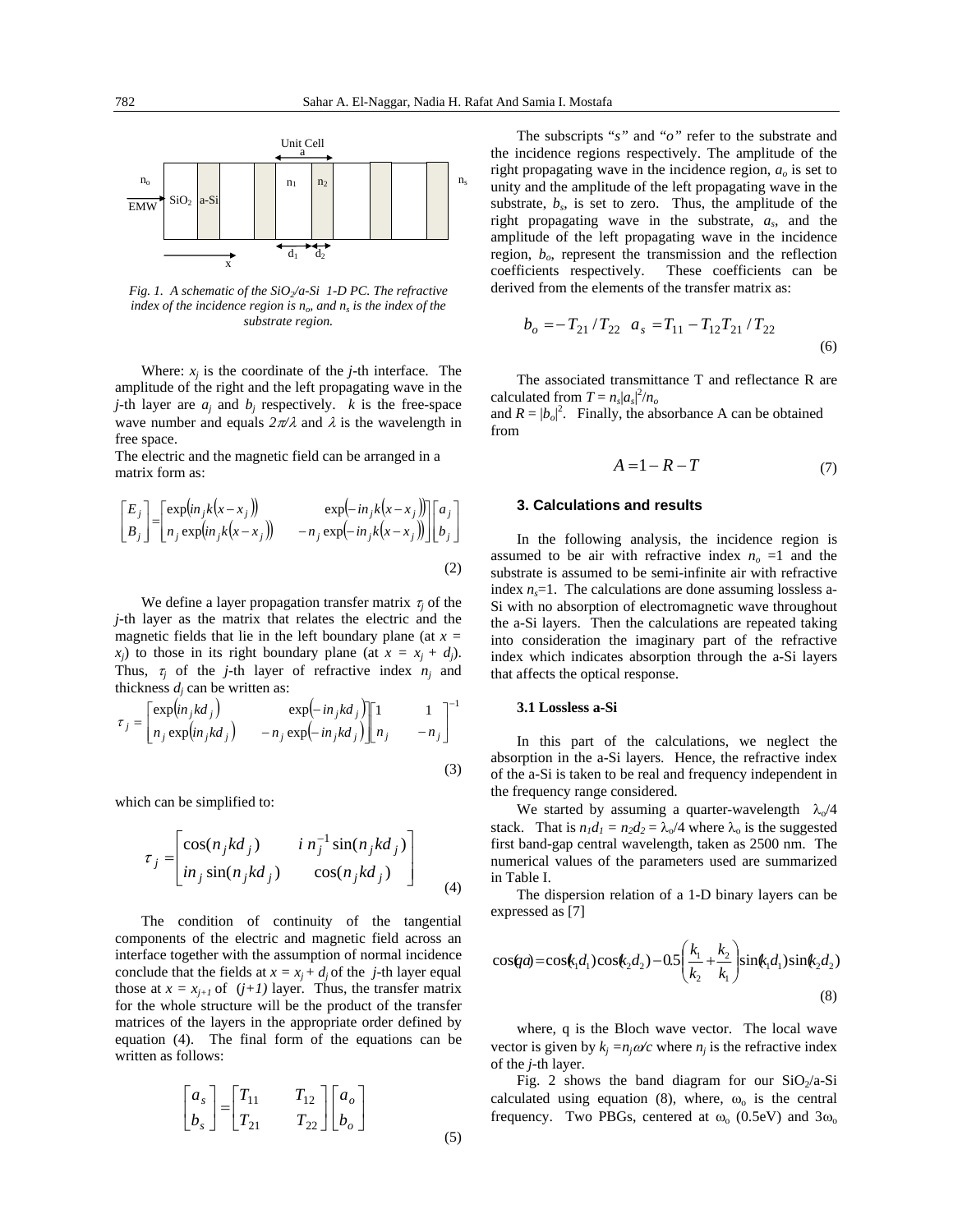(1.5eV), are noticed. In these gaps the wave vector is imaginary and the field decays.

The reflectance spectrum of 1D  $SiO<sub>2</sub>/a-Si$  PCs with 10 periods is shown in figure 3(a). Two band gaps are centered at  $\omega_0$  and  $3\omega_0$  in agreement with the photonic band diagram shown previously in Figure 2. These gaps are in the frequency ranges  $0.7\omega_0$  -  $1.3\omega_0$   $(0.35\text{eV}$  -0.65eV) and  $2.7\omega_0 - 3.3\omega_0$  (1.35eV – 1.65eV) with width of each equals  $0.6\omega_0(0.3eV)$ .

| Case                  | Layer            |                  | n                |         | Δd           | Figure |
|-----------------------|------------------|------------------|------------------|---------|--------------|--------|
| Lossless a-Si         | SiO <sub>2</sub> | 431 nm           | 1.45             |         |              | 2      |
| $\lambda_0 = 2500$ nm | a-Si             | $156 \text{ nm}$ |                  | 10      |              | 3(a)   |
| $n d = \lambda_0/4$   |                  |                  |                  |         |              |        |
| Lossless a-Si         | SiO <sub>2</sub> | $431 \text{ nm}$ | 1.45             | 10      | 47.8nm       | 3(b)   |
| $\lambda_0 = 2500$ nm | a-Si             | 156 nm           | 4                |         | $-17.3$ nm   |        |
| Lossy a-Si            | SiO <sub>2</sub> | $431 \text{ nm}$ | 1.45             | 10      |              | 4      |
| $\lambda_0 = 2500$ nm | a-Si             | 156 nm           | $n(\omega)$ [15] |         |              |        |
| Lossy a-Si            | SiO <sub>2</sub> | $431 \text{ nm}$ | 1.45             | 4, 6, 8 | $d_1/(N-1)$  | 5      |
| $\lambda_0 = 2500$ nm | a-Si             | 156 nm           | $n(\omega)$ [15] | & 10    | $-d_2/(N-1)$ |        |

*Table 1. The numerical values of the parameters* 

We suggest a method (modified thickness method) to introduce extra gaps at  $2\omega_0$  and  $4\omega_0$ . We increase the thickness of the SiO<sub>2</sub> layers, gradually with a step of  $\Delta d_1$ =  $d_1$ / (N-1), where N is the number of periods. We decrease the thickness of the a-Si layers, gradually with a step of  $\Delta d_2 = d_2$ / (N-1). By applying this method, at the N<sup>th</sup> period, the thickness of the a-Si layer vanishes and the thickness of  $SiO<sub>2</sub>$  layer is doubled. The reflectance spectrum of the modified thicknesses structure is shown in figure 3 (b). The figure shows photonic band gaps at frequencies ranges  $0.73\omega_0$  -  $1.2\omega_0$ ,  $1.71\omega_0$  -  $2.2\omega_0$ ,  $2.7\omega_0$  -  $3.17\omega_0$  and  $3.65\omega_0$  $-4.16\omega_{o}$ . Thus, PBGs are introduced at  $2\omega_{o}$  and  $4\omega_{o}$  in addition to those at  $\omega_0$  and  $3\omega_0$ . Thus, using the modified thickness method, we get four perfect PBGs rather than two got using the uniform stack of the binary  $SiO_2/a-Si$ layers.



*Fig. 2. The photonic band diagram based on quarterwave* ( $\lambda$ <sup> $/4$ </sup>) stack. The thicknesses of the SiO<sub>2</sub> and the a-*Si layers are 431nm and 156 nm respectively.* 



*Fig. 3. The reflectance spectrum of the PC with 10 periods:* (a)  $d_1$  and  $d_2$  are 431nm and 156 nm *respectively, (b) modified thickness method with steps*   $\Delta d_1 = 47.8$ nm and  $\Delta d_2 = -17.3$ nm respectively.

## **3.2 Lossy a-Si**

In this part we deal with the a-Si material as a lossy medium, therefore the frequency dependence and the imaginary part of the refractive index of the a-Si are considered in our calculations in the range of wavelength < 1200 nm. For range of wavelength greater than 1200 nm, the dependence on frequency is neglected and the imaginary part can be neglect with respect to the real part[15]. Fig. 4 shows the reflectance spectrum and the absorbance spectrum of 1D  $SiO<sub>2</sub>/a-Si$  PCs with 10 periods assuming  $\lambda_0$  = 2500 nm. For frequencies greater than  $3.3\omega_0$  or equivalently wavelength less than 675 nm, the absorption in the a-Si layers takes place that leads to reduction of reflectance below unity. At higher frequencies ( $\omega > 3.8\omega_{0}$ ), the reflectance oscillates with a peak around 0.5 and so does the absorbance. This leads to zero transmittance but not due to unity reflectance but due to around 50% reflectance and 50% absorbance.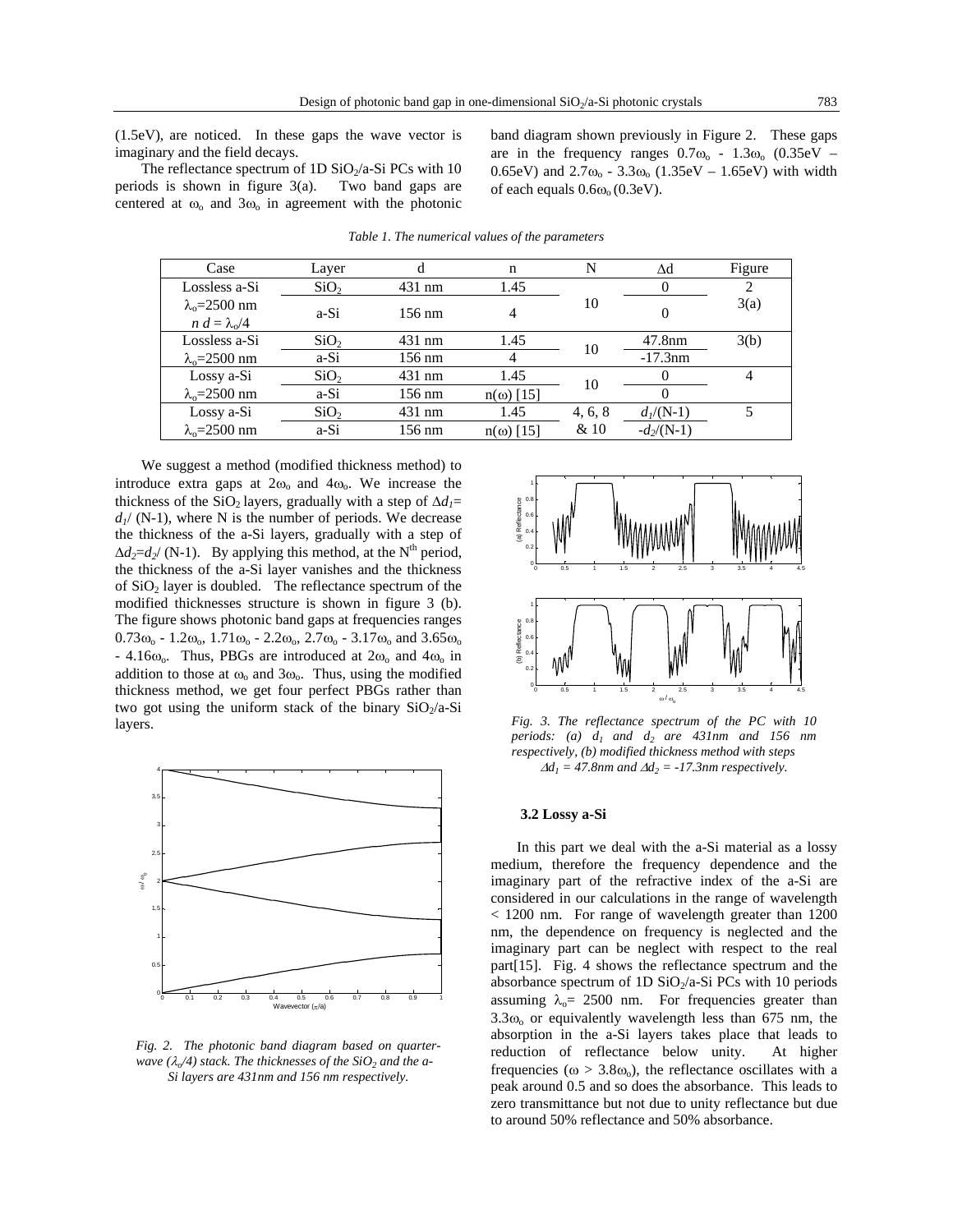

*Fig. 4. The reflectance spectrum and the absorbance spectrum of the lossy a-Si PC with 10 periods plotted in*  solid lines and dash-dotted lines respectively.  $d_1$  and  $d_2$ *are 431nm and 156 nm respectively.* 

Following the modified thickness method, described in the previous section, we increase the thicknesses of the  $SiO<sub>2</sub>$  gradually by a step of  $d<sub>1</sub>$  (N-1) and decrease the thicknesses of the a-Si gradually by a step of  $d_2$ / (N-1). We repeat this for number of periods  $N = 4, 6, 8$  and 10. The reflectance spectrum and the absorbance spectrum are plotted in Figure 5. It is clear from the results that for few number of periods (e.g. 4), although we have ranges of frequencies with high reflectance > 90%, but we cannot consider them as perfect PBGs. At these frequency ranges we still have percentage of transmittance. Increasing the number of periods (e.g. 10) leads to more perfect gaps with 100% reflectance and zero transmittance. The PBGs edges at such large number of periods show sharp transitions. The figure shows that only three PBGs at frequencies ranges (0.7 $\omega_0$  - 1.19 $\omega_0$ ), (1.7 $\omega_0$  - 2.17 $\omega_0$ ) and  $(2.65\omega_0 - 3.1\omega_0)$  can be realized. The unity reflectance, previously shown in figure  $3(b)$ , centered at  $4\omega_0$  vanishes because the absorbance in the a-Si layers around this frequency takes place especially for larger number of N due to the thicker a-Si layers for the wave to go through.



*Fig. 5. The reflectance spectrum and the absorbance spectrum of the PC are plotted in solid lines and dashdotted lines respectively (modified thickness method). (a) N=4, (b) N=6, (c) N=8 and (d) N=10.* 

Fig. 6 shows the frequency ranges for possible PBGs that can be attained for the corresponding central wavelength  $\lambda_0$  using the modified thickness method. The calculations are done assuming  $n_1d_1 = n_2d_2 = \lambda_0/4$  to choose  $d_1$  and  $d_2$  (the widths of the first period of the stack). Then, the magnitude of ∆d is calculated as ∆*d*= *d*/ (N-1) as done before. It is clear from the results that the number of bands decreases as the wavelength  $\lambda_0$  decreases. Only one PBG can be realized at  $\lambda_0$  range from 1250 nm to 600nm. That is in the visible-light range we cannot have more than one PBG. PBGs disappear at  $\lambda$ o <500 nm. We notice five wide PBGs at  $\lambda_0$  =4000nm. However, achieving such number of PBGs requires thicker a-Si and  $SiO<sub>2</sub>$  materials. That is the thicknesses of the first period of  $SiO<sub>2</sub>$  and a-Si using the quarter-wave should be 690nm and 250nm, respectively and the thickness of the  $SiO<sub>2</sub>$  will reach 1.38 µm for the tenth period.



*Fig. 6. The 100% reflectance bands of the 1D SiO2/a-Si PCs versus the central wavelength* λ*o (modified thickness method).* 

In order to investigate the effect of the a-Si thickness on the PBGs width and position with respect to  $\omega_{0}$ , we vary the a-Si thickness from 15 nm in all periods to 160 nm in all periods. The thickness of the  $SiO<sub>2</sub>$  layer in each period is kept fixed at 431 nm. The number of periods is kept at ten, the number that gave us the best and enlarged form of bands in the previous analysis. Fig. 7 shows the variation of the PBGs position and width with the a-Si thickness. Increasing the a-Si thickness above 110 nm introduces a 3rd PBG that get wider as the a-Si thickness increases. We observe the broadening and then stability of the width of the first PBG as the a-Si thickness increases. On the other hand, the second PBG shows stability and then shrinkage as the a-Si increases. It is clear from the results that all the PBGs show red-shift as the thickness of the a-Si increases. The results show that the widest gaps occur in the range of 40 nm to 80 nm a-Si thickness. Since, a wide PBG is of necessity for the purpose of photonic applications, so for such 1D  $SiO<sub>2</sub>/a-Si$  PCs it is